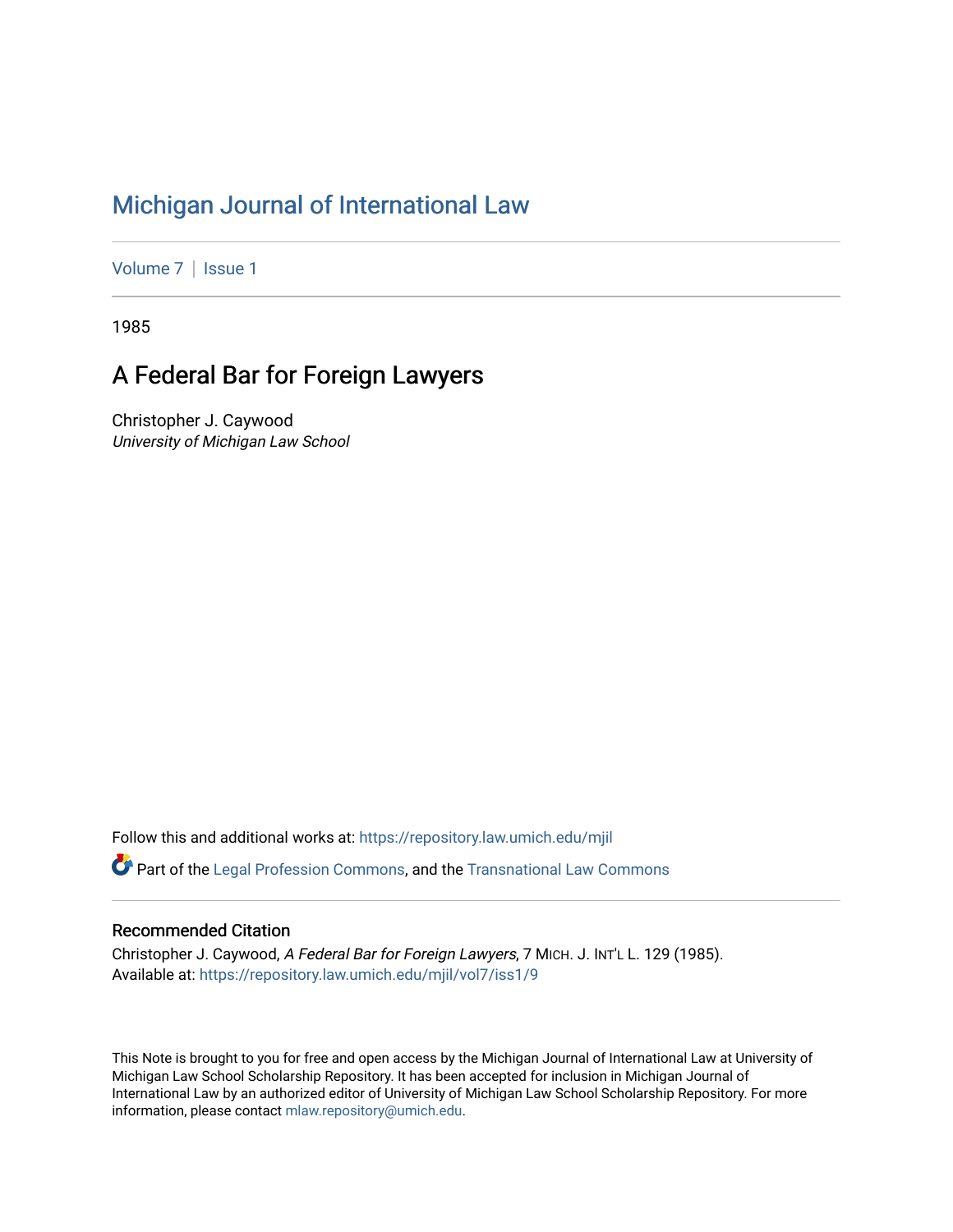## **A Federal Bar for Foreign Lawyers**

### **Christopher J. Caywood\***

**A** number of commentators have noted that state control of the legal profession significantly restricts the practice of law **by** foreign attorneys in the United States. **I** Although arguing for liberalization, these commentators, almost without exception, advocate continued state regulation of lawyers.<sup>2</sup> The allegedly low quality of federal practice<sup>3</sup> and the increasing volume and significance of federal law4 have led several commentators to suggest that a federal bar, with its own

**\*** Class of **1986,** University of Michigan Law School.

*1. See, e.g.,* Boshkoff, *Access to State Bar Examinations for Foreign-Trained Law* School Gradu*ates,* **6 HoFTSRA** L. **REV. 807 (1978);** Note, *Providing Legal Services in Foreign Countries: Making Room for the American Attorney,* **83 COLuM.** L. **REV. 1767, 1781 (1983)** [hereinafter cited as Note, *Foreign Countries];* Comment, *International Legal Practice: Restrictions on the Migrant Attorney,* **15 HARV. INT'L L.J. 198,** 221 (1974) [hereinafter cited as Comment, *Migrant Attorney];* Note, *Foreign Branches of Law Firms: The Development of Lawyers Equipped to Handle International Practice,* **<sup>80</sup> HARV.** L. **REV.** 1284, **1289 (1967)** [hereinafter cited as Note, *Foreign Branches];* Note, *Foreign Attorneys: The Right to Practice,* **8 J. LEGAL PROF. 209,** 211 **(1983)** [hereinafter cited as Note, *Foreign Attorneys].*

*2. See* Boshkoff, *supra* note **i,** at **815;** Comment, *Migrant Attorney, supra* note **1,** at **329;** Note, *Foreign Branches, supra* note **I,** at **1288-89;** Note, *Foreign Attorneys, supra* note **1,** at **215;** Note, *Problem of Foreign Law: Should Practitioners be Licensed?,* **9 SYRACUSE** L. **REV. 275, 280-81 (1958)** [hereinafter cited as Note, *Problem of Foreign Law]. But see* Note, *Foreign Countries, supra* note **1,** at **1821** (proposing a federal licensing scheme analogous to the patent licensing scheme for foreign attorneys).

*3. See, e.g., Report and Tentative Recommendations of the Committee to Consider Standards for Admission to Practice in the Federal Courts to the Judicial Conference of the United States,* **79** F **R.D. 187,** 194-95 **(1978)** [hereinafter cited as *Tentative Report on Federal Admissions Standards]; Qualifications for Practice Before the United States Courts in the Second Circuit: Final Report of the Advisory Committee on Proposed Rules for Admission to Practice,* **67** F. R.D. **159,** 164 **(1975)** [hereinafter cited as *Second Circuit Final Report];* Vetter, *Why We Need Federal Admissions,* LITIGATION, Spring 1983, at 45. Distinguished members of the judiciary have also criticized the quality of federal practice. *See, e.g.,* Bazelon, *The Defective Assistance of Counsel,* 42 **U. CIN.** L. **REV. 1,** 2 **(1973);** Burger, *The Special Skills of Advocacy: Are Specialized Training and Certification* of *Advocates Essential to Our System of Justice?,* 42 FORDHAM L. **REV. 227, 230-31 (1973);** Kaufman, *The Court Needs a Friend in Court,* **60 A.B.A. J. 175, 176** (1974).

*4. See, e.g.,* Simonelli, *State Regulation of a Federal License to Practice Law,* N.Y. **ST. B.J.,** May 1984, at **15;** Special Project, *Admission to the Bar: A ConstitutionalAnalysis,* 34 **VAND.** L. **REV. 655, 756 (1981)** [hereinafter cited as Special Project]; Note, *Certification of Out-of-State Attorneys Before the Federal District Courts: A Plea for National Standards,* **36 GEO.** WASH. L. **REV.** 204 **(1967)** [hereinafter cited as Note, *Out-of-State Attorneys].*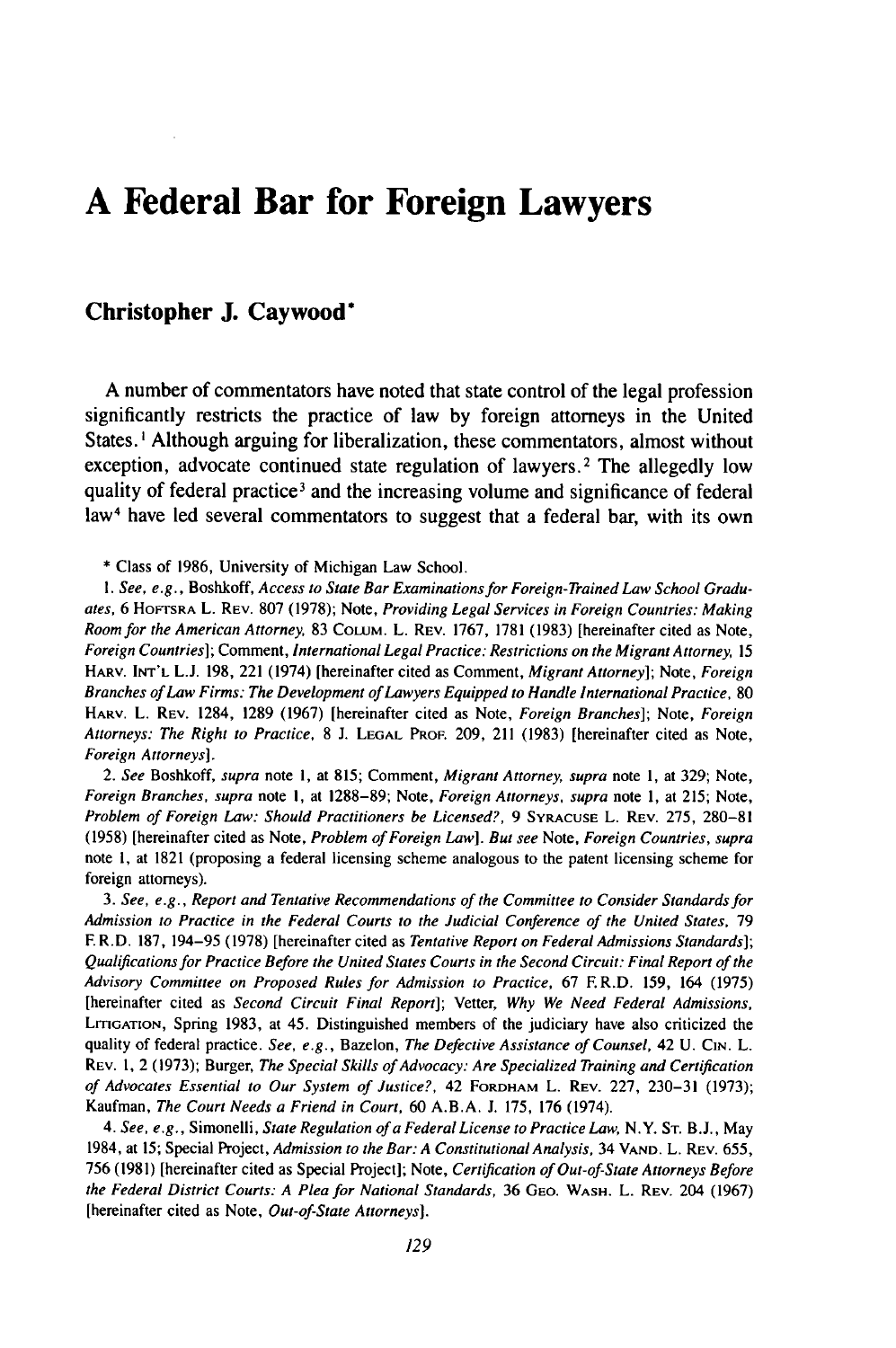admissions standards for domestic lawyers, would improve the quality of legal practice in the United States. **5** No one, however, has examined the possibility of a federal bar to regulate foreign attorneys. <sup>6</sup>

Part **I** of this note presents the case for a national bar to regulate foreign lawyers.<sup>7</sup> National regulation would likely enable the United States to conclude reciprocity agreements with foreign nations that would enhance the treatment of U.S. attorneys abroad. It would also benefit the American public by increasing

*5.* See, e.g., Comisky & Patterson, *The Case for a* Federally Created National Bar by Rule or by Legislation, 55 TEMP. L.Q. 945, 946 (1982).

6. Proponents of national legal regulation focus on:

(1) the increase in the volume and significance of federal law, see Comisky & Patterson, supra note 5, at 946; Special Project, supra note 4, at 756; Note, Out-of-State Attorneys, supra note 4, at 204;

(2) the substantial increase in the volume and scope of interstate transactions, see Comisky  $\&$ Patterson, supra note 5, at 946; Special Project, supra note 4, at 756, 780; Note, Out-of-State Attorneys, supra note 4, at 204;

(3) the trend toward uniformity in state laws, see Comisky & Patterson, supra note 5, at 946; (4) the increased mobility of attorneys and their clients, see Comisky & Patterson, id. at 946; Special Project, supra note 4, at 780;

(5) the increased specialization in legal practice, see Brakel & Loh, Regulating the Multistate Practice of Law, 50 WASH. L. REV. 699 (1975); Comisky & Patterson, supra note 5, at 946; Note, Out-of-State Attorneys, supra note 4, 204; see generally Cheatham, The Growing Need for Specialized Legal Services, 16 **VAND.** L. REV. 497 (1963); Tweed, The Changing Practice of Law: The Question of Specialization, 48 A.B.A. J. 423 (1962);

(6) the branching of law firms at both the national and international levels, see Comisky  $\&$ Patterson, supra note 5, at 947; Graham, Two Decades See Growth in Overseas Branching, Legal Times, May **28,** 1984, at 9;

(7) the increased demand for out-of-state specialists, see Brakel & Loh, supra, at 699-700; Comisky & Patterson, supra note 5, at 947; Special Project, supra note 4, at 780; and

(8) the allegedly low quality of federal practice, see Second Circuit Final Report, supra note 3, 67 F. R.D. at 164; Bazelon, supra note 3, at 2; Burger, supra note 3, at 230-31; Kaufman, supra note 3, at 176; Vetter, supra note 3, at 45; cf. Symposium on Current Trends in Legal Education and the Legal Profession, 50 **ST.** JOHN'S L. REV. 434 (1976) (discussing and debating the problems and inadequacies of legal education and practice).

Opponents of national regulation focus on:

(I) the state's responsibility for the ethical conduct of its attorneys;

(2) the state interest in maintaining a minimum level of legal competency; and

(3) the state interest in creating favorable economic conditions for local practitioners.

Young, A National Bar? No!, 54 **FLA.** B.J. 109, **II1** (Feb. 1980); see also Hall, Opening Statement, **LITIOATION,** Fall 1982, at **I,** 58.

7. A detailed proposal for a federal bar for U.S. attorneys can be found in Comisky & Patterson, supra note **5.** Comisky and Patterson suggest that admission to the proposed federal bar be contingent on successful completion of an examination that focuses on federal law. They also propose that the federal bar have its own code of ethics. According to their scheme, the holder of a federal license would be permitted to practice in all federal courts and engage in all types of office practice. In proposing a federal bar for foreign attorneys, this note suggests modifications in the guidelines proposed by Comisky and Patterson. These changes are intended to account for differences between the legal education, professional ethics, and cultural norms and values of foreign and U.S. attorneys.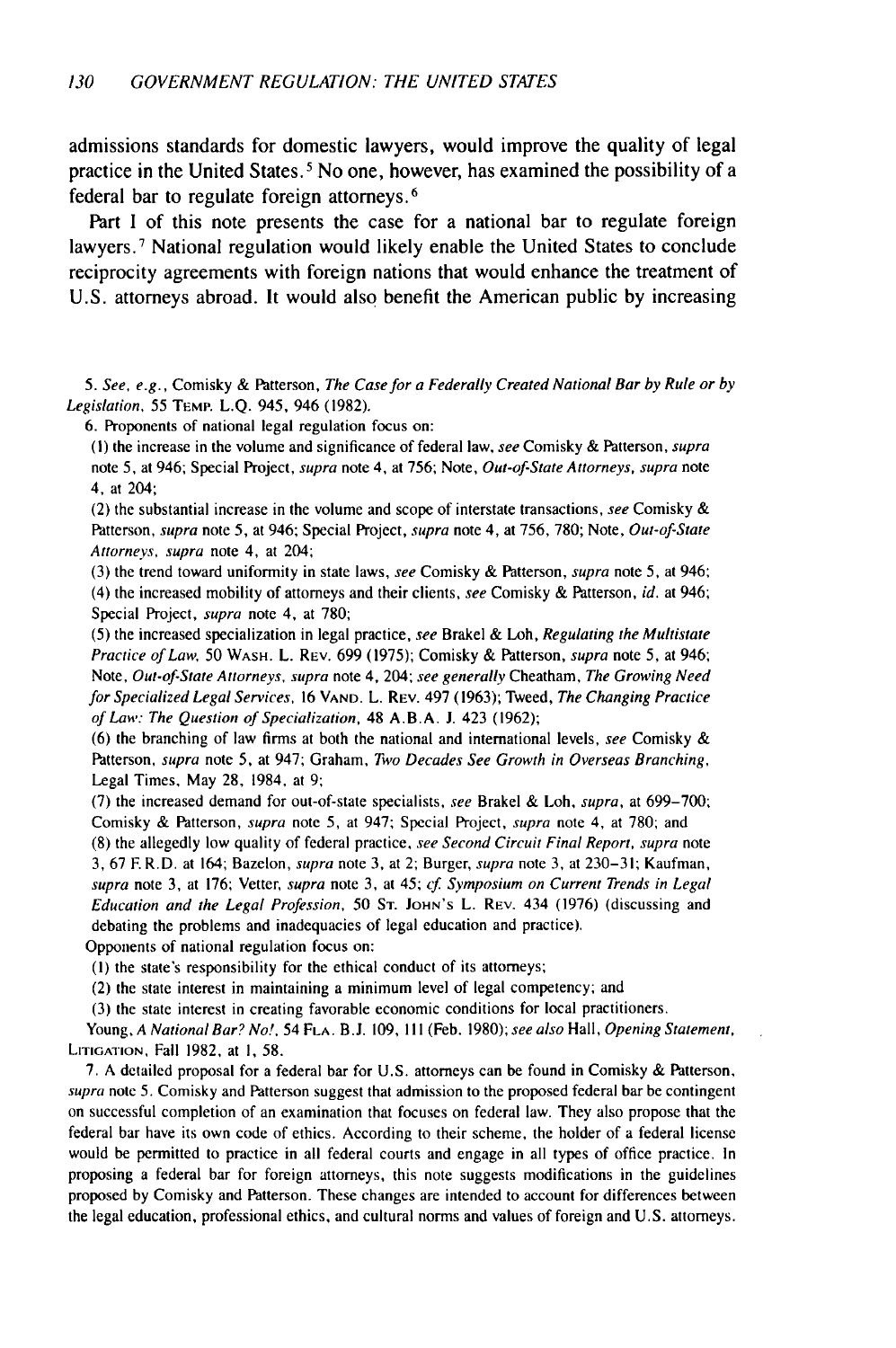the availability of legal expertise on foreign and international law, and encouraging international trade in services.

Part **II** addresses potential objections to a federal bar regulating foreign lawyers. Part **A** examines state and local bar associations' concerns regarding the maintenance of adequate levels of legal and ethical competence. It argues that a rigorous admissions standard and a federal code of professional responsibility, together with a limited scope of practice, will sufficiently address state interests in maintaining minimum levels of legal competence and ethical integrity among foreign attorneys.

Part B discusses the fear of some domestic practitioners that federal foreignattorney regulation will enable foreign attorneys to broaden their practice and thus usurp the business of local practitioners. This section argues that given the limited scope of foreign attorney practice proposed in this note, local practitioners are unlikely to lose much business to foreign lawyers. Furthermore, it suggests that **U.S.** lawyers are, in fact, under an ethical obligation to encourage federal regulation of foreign attorneys since such regulation will serve the public interest.

#### I. THE **CASE** FOR **A** NATIONAL BAR TO **REGULATE FOREIGN PRACTITIONERS**

Institution of a national bar for foreign attorneys and the likely consequential grant of reciprocity to U.S. lawyers abroad will benefit the American legal community and the American public.

#### *A. Benefit to the American Legal Profession: Reciprocal Treatment*

The demand for U.S. lawyers abroad<sup>8</sup> suggests that the American legal community could gain significant business from the liberalization of restrictions on practice by foreign lawyers in other nations. 9 Without assurance of reciprocal

8. The initial demand for U.S. lawyers in Europe was in large part due to the rise in international trade caused by reconstruction efforts following World War II, and the relative strength of the U.S. economy compared with the economies of other nations during that era. See Brothwood, International Law Offices, 1979 **J.** Bus. L. 8, 9; Levy, The American Lawyer in Paris, 52 N.Y. **ST.** B.J. 647, 648 (1980). More recently, large U.S. multinational corporations have become the source of much of the demand for U.S. lawyers abroad. See Note, Foreign Countries, supra note **1,** at 1768-69; Comment, Migrant Attorney, supra note I, at 298-99; Note, Foreign Branches, supra note **1,** at 1285-86. The United States' role in the world commodities and investment markets has also caused foreign businesses to seek U.S. legal expertise. See generally Warren, Monahan & Duhot, Role of the Lawyer in International Business Transactions, 58 A.B.A. J. 181, 183-84 (1972).

9. The number of foreign branches maintained by U.S. law firms evidences the interest of U.S. attorneys in taking advantage of foreign demand for their services. A survey of the 200 largest U.S. law firms reveals that 50 have at least one office abroad. National Law Firm Survey (pts. 1 & 2), Nat'l **L.J.,** Sept. 13, 1982, at 14, Nat'l **L.J.,** Sept. 20, 1982, at 13. For useful discussions of the activities of U.S. law firms in various nations, see Note, Foreign Countries, supra note **1,** at 1767 n.2; Comment, Migrant Attorney, supra note **1,** at 298 n.2 and Note, Foreign Branches, supra note I, at 1284 n.5.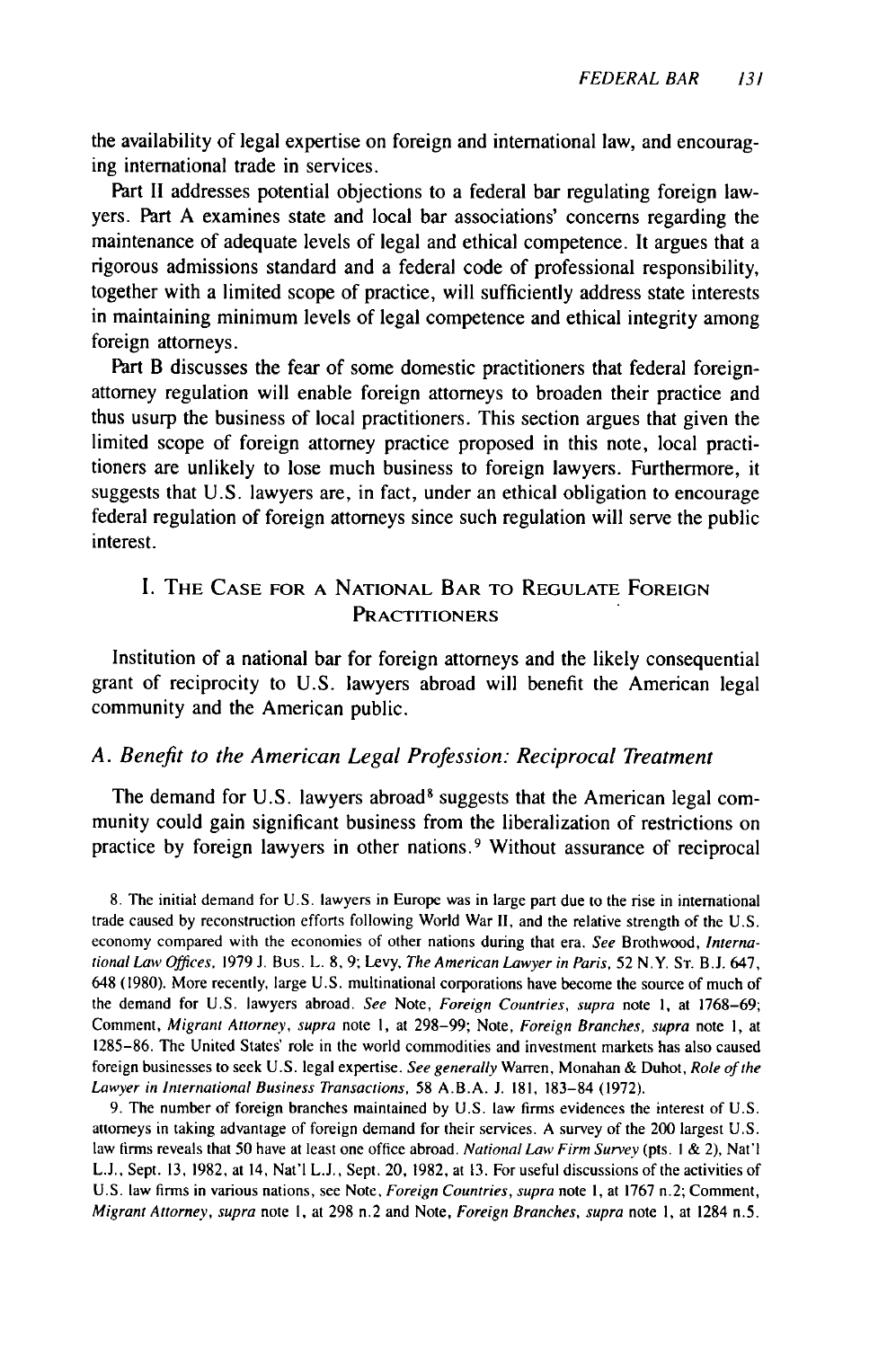practice privileges, however, governments are reluctant to allow U.S. attorneys to practice within their borders.<sup>10</sup> A national plan facilitating the admission and practice of foreign attorneys in the United States may persuade these nations to similarly relax their restrictions on U.S. lawyers.

The current system of state control of legal practitioners<sup>11</sup> complicates the negotiation of reciprocal treatment provisions and thus indirectly limits foreign practice **by** U.S. attorneys. Foreign nations are reluctant to negotiate reciprocal treatment agreements on a state **by** state basis. **12** Furthermore, since the federal

10. Perhaps the most illuminating example of the reluctance of another country to reduce restrictions on foreign attorney practice is the famed Milbank, Tweed incident. In **1977,** Isaac Shapiro obtained a visa from the Japanese government to set up a law office in Tokyo for the New York law firm of Milbank, Tweed, Hadley and McCloy. Protest from the Japanese Federation of Bar Associations (JFBA) resulted in a freeze on the establishment of foreign law offices in Japan. One of the justifications for the freeze was the restrictive nature of U.S. practice requirements. See Stewart, Japanese Fight Off Milbank Tweed, AM. LAW., May 1979, at **1,** 20. See generally, Abrahams, Japan's Bar to U.S. Lawyers, Nat'l L.J., July 4, 1983, at 1. This justification has been repeated **by** the Japanese on several other occasions. See Shapiro, Claiming a Place for Foreign Lawyers in Japan, Japan Times, Oct. **17, 1982,** at 12; JFBA Asks ABA to Rethink Decision, Japan Times, July 14, 1982, at **7.**

11. The structure of legal regulation varies widely from state to state. Most state's have "integrated" or "unified" bar associations. In such states, bar membership is required of all lawyers who wish to practice. Local (city or county) and state bar associations police their own ranks. As Glenn Winters notes: "This has proved efficient and effective, and it contributes greatly to the high morale of the bar, for self-government is the American way." G. WINTERS, BAR **ASSOCIATION** ORGANIZA-**TION AND** ACTIVITIES 6 (1954).

In contrast, lawyers wishing to practice in states which do not have a unified bar need not become a member of any bar association. The lawyers who do choose to become bar members are known as the "organized bar," and those who choose not to are referred to as the "unorganized bar." In these unintegrated or ununified states, the admission of new lawyers and the establishment of standards of professional conduct are overseen **by** independent organizations set up **by** the legislature or the supreme court. See id. at 3.

The integrated bar has recently come under attack. See, e.g., Schneyer, The Unified Bar: A Historical Perspective, BAR LEADER, Nov.-Dec. 1982, at 20; Winter, Lobbying: An Arrow in the *Unified* Bar's Heart?, BAR LEADER, Nov.-Dec. 1982, at 18. An examination of the merits of a integrated versus an unintegrated bar is beyond the scope of this note. The question of whether a federal bar should be a self-policing, unified association of attorneys, or a branch or agency of the judiciary or legislature, is left open. References in this note to "state," "state bar," or "local bar" are to the agency or association in each state that enforces the admission standards and procedures for lawyers practicing in that state.

12. Japan refuses to recognize reciprocity on a state-by-state basis. See Kosugi, Regulation of Practice by Foreign Lawyers, 27 Am. J. COMP. L. 678, 700 (1979). The French Republic (France) also refuses to grant reciprocity on a state-by-state basis. See District of Columbia Bar, Memorandum for the District of Columbia Court of Appeals 50-51 (Oct. 18, 1977) (Comments on Proposed Amendment to Rule 46 to Provide for Licensing of Legal Consultants) [hereinafter cited as 1977 D.C. Report] This is significant since both Japan and France are countries in which many U.S. lawyers wish to practice. See, e.g., Tell, Firms Face Icy Welcome Overseas, Nat'l L.J., Mar. 9, 1981, at **I** (Japan); Levy, supra note 8, at 648 (France).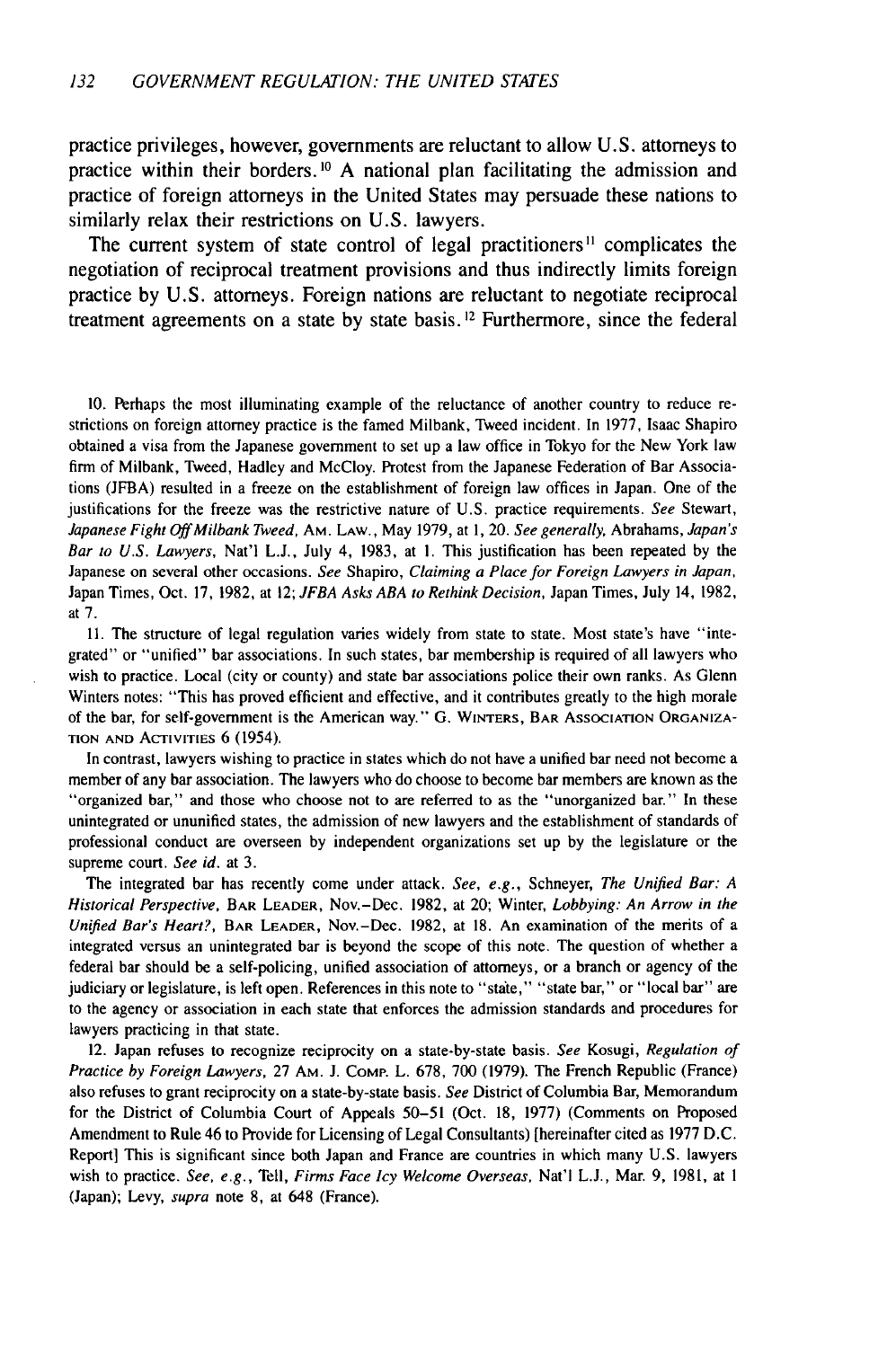government can arguably regulate both federal and foreign practice, **1 <sup>3</sup>**the failure to remove control from state hands probably diminishes the credibility of U.S. negotiators and leaves the United States open to the charge that it is not acting in good faith.

The state bar system also makes it difficult, if not impossible, for U.S. attorneys to negotiate agreements that are binding on the entire nation. Negotiations between Japan and the United States typify the problem. The Japanese Federation of Bar Associations (JFBA) is willing to negotiate with the American Bar Association (ABA), an umbrella organization for U.S. state bar associations. The JFBA is a powerful, autonomous national organization.<sup>14</sup> The ABA is a relatively weak confederation<sup>15</sup> representing powerful state and local bar associations which have little interest in international activity.<sup>16</sup> Negotiators for the JFBA consequently have greater bargaining strength than their ABA counterparts.

One commentator has suggested that demands by foreign nations for reciprocity are primarily designed to justify limiting opportunities for U.S. lawyers, rather than to ensure fair treatment of their own lawyers abroad.<sup>17</sup> Thus, it might be argued that even if a national regulatory scheme permitting foreign attorney practice were implemented, relaxation of restrictions on U.S. lawyers wishing to practice abroad would not be forthcoming. The implication of such an argument

13. The doctrine that the federal government may exercise only enumerated powers is inapplicable when the foreign affairs power is involved may support the constitutionality of a federal bar permitting foreign attorney practice. See Zschernig v. Miller, 389 U.S. 429 (1968); United States v. Curtiss-Wright Export Corp., 299 U.S. 305, 315-16 (1936). Moreover, under the doctrine of preemption, admission standards created under federal authority may override state regulatory powers. See Sperry v. Florida ex. rel. Florida State Bar, 373 U.S. 379 (1963). In light of the broad holding of Garcia v. San Antonio Metropolitan Transportation Authority, 105 **S.** Ct. 1005 (1985), overruling National League of Cities v. Usery, 426 U.S. 833 (1976), a constitutional challenge to federal regulation in this area is most unlikely to succeed. For further discussion of the federal government's power to create a national bar, see Comisky & Patterson, *supra* note 5, at 964-75; Special Project, *supra* note 4 and Comment, Commerce Clause Challenge to State Restrictions on Practice by Out-of-State Attorneys, 72 Nw. U.L. REV. 737 (1977). For a brief examination of the preemption doctrine in the context of federal admissions standards, see Simonelli, supra note 4, at 15-20 and Note, Foreign Countries, supra note 1, at 1817-18, 1821. But see Hall, supra note 6, at 58.

14. See S. **CONE,** THE **REGULATION** OF **FOREIGN** LAWYERS 86 (3d ed. 1984). The JFBA is the national bar association to which anyone "who wants to become a lawyer" (bengoshi) must belong. Lawyer Law, Law No. 205 of 1949, art. 8, translated in 2 EHS LAW **BULLETIN SERIES,** CA (1962).

15. The ABA is an unincorporated voluntary membership association; its policy-making body, the House of Delegates, includes representatives from every state bar association and the larger local bar associations. AM. BAR ASs'N, **POLICY AND** PROCEDURES HANDBOOK 1982-83, at 1, 2 (1982). State bar associations in some states have the power to regulate the legal profession through disciplinary proceedings. ABA/BNA LAWYERS' **MANUAL ON PROFESSIONAL CONDUCT** § 201:103 (1985).

16. One indication of a relative lack of interest in international affairs is that no state includes questions on international or comparative law on its bar examination. See BAR/BRI DIGEST (D. Skibbe ed. 1985).

17. See Note, *Foreign Countries, supra* note **1,** at 1811.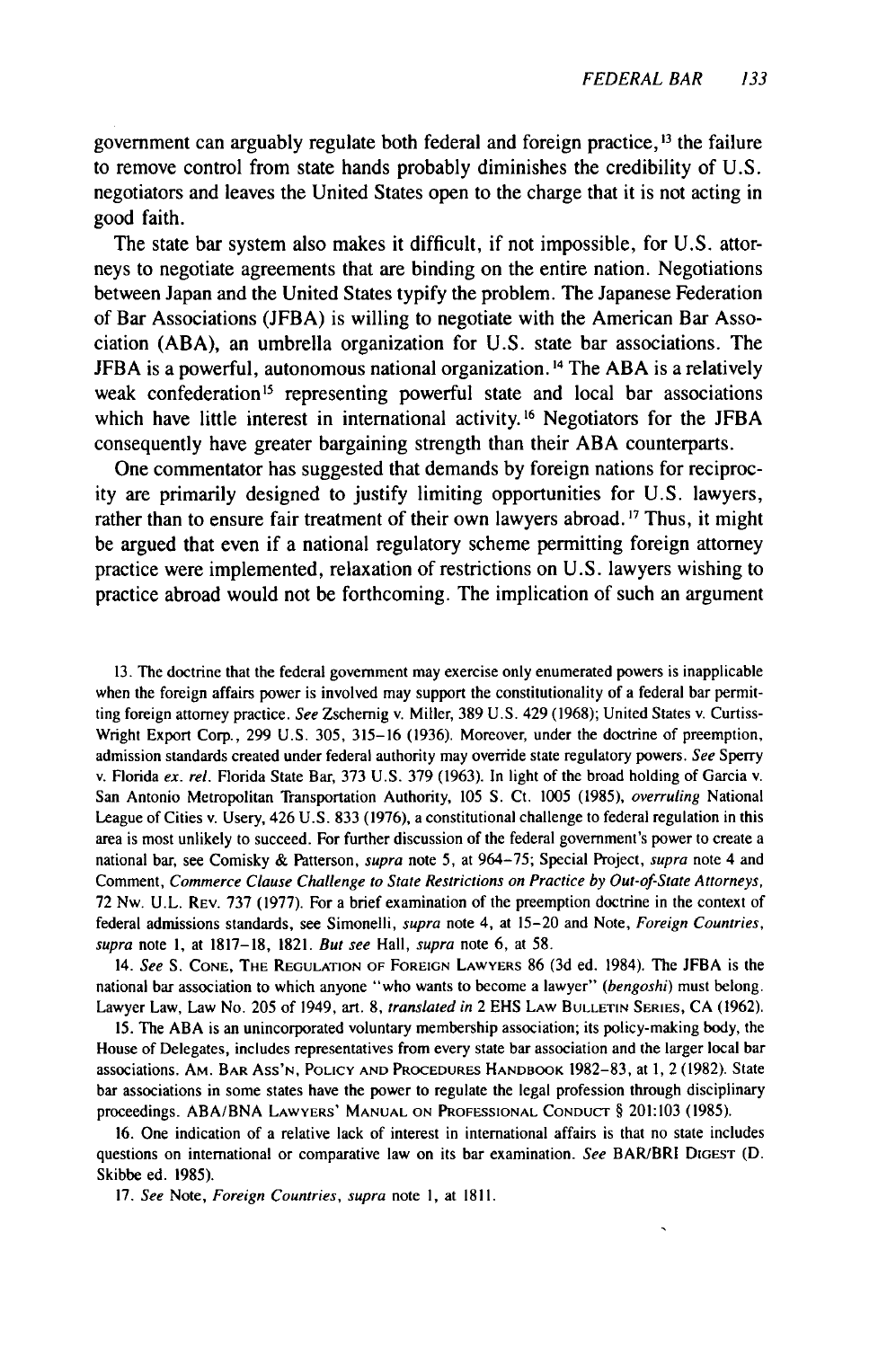is that liberalization of **U.S.** restrictions on foreign attorney practice would move the **U.S.** from a position of "having nothing to offer," to an even more undesirable negotiating position of having created and surrendered rights to foreign practitioners before gaining anything in return.

This argument lacks force. The laws regulating foreign attorney practice in Belgium, Brazil, France, the Republic of Korea (South Korea), and Spain have official reciprocity provisions which would permit American lawyers to practice within their borders if the **U.S.** Government were to enact national regulations permitting foreign attorneys to practice in the United States. **18** There is no reason to believe that these provisions will not be honored. As a further safeguard, a national regulatory scheme for foreign lawyers in the United States could include a similar reciprocal treatment provision. **' <sup>9</sup>**Thus, foreign attorneys would be prohibited from practicing in the United States until their home nations granted **U.S.** lawyers the right to practice.

#### *B. Benefit to the American Public*

The international activities of **U.S.** citizens and corporations, coupled with the increase in foreign business investment in the United States, 20 have heightened American demands for competent legal advice on issues of foreign and international law. **By** broadening the scope of practice available to foreign attorneys, a national bar would increase the availability of legal advice on foreign and international law.

Since some states either permit foreign attorneys to engage in a limited scope of practice without passing the state bar examination or allow them to take the bar examination without meeting the criteria required of American bar applicants,<sup>21</sup>

**18.** See **S. CONE,** supra note 14, at 48 (Belgium); id. at 49 (Brazil); id. at **69** (France); Lawyers Act, No. **63,** art. **6(2),** promulgated Nov. **7,** 1949, translated in Laws of **tle** Republic of Korea, at 1-180 (4th ed. **1983);** Echegoyen, *Spain,* in **TRANSNATIONAL LEGAL PRACTICE 332 (D.** Campbell **ed. 1982).**

**19. A** proposal to allow foreign lawyers to serve as special legal consultants in the District of Columbia, see **infra** note 49, while not requiring formal reciprocity, recommends that the opportunities for practice **by D.C.** lawyers in a particular foreign country be taken into account when an application **by** an attorney from that country is considered. District of Columbia Bar, Draft Memorandum for the District of Columbia Court of Appeals 2, **3** (Dec. **3,** 1984) (Proposed Amendment to Rule 46 to Provide for Licensing of Legal Consultants) [hereinafter cited as **D.C.** Bar Memorandum]. **A** national program to allow foreign attorney practice could contain a similar provision or a more formal reciprocity requirement.

20. See Ekblom, European Direct Investments in the United States, **HARV.** Bus. **REV.,** July-Aug. **1973,** at **16.**

21. New York permits foreign lawyers to practice as "legal consultants." See N.Y. R. **CT. § 521** (McKinney 1984); see also infra note 49. The District of Columbia and California are currently considering a similar rule. See infra note 49. Massachusetts admits to the bar some foreigners who have practiced or taught law for five years or more. The Supreme Court of Ohio may authorize a foreigner to take the bar examination of that state if it favorably evaluates the foreigner's educational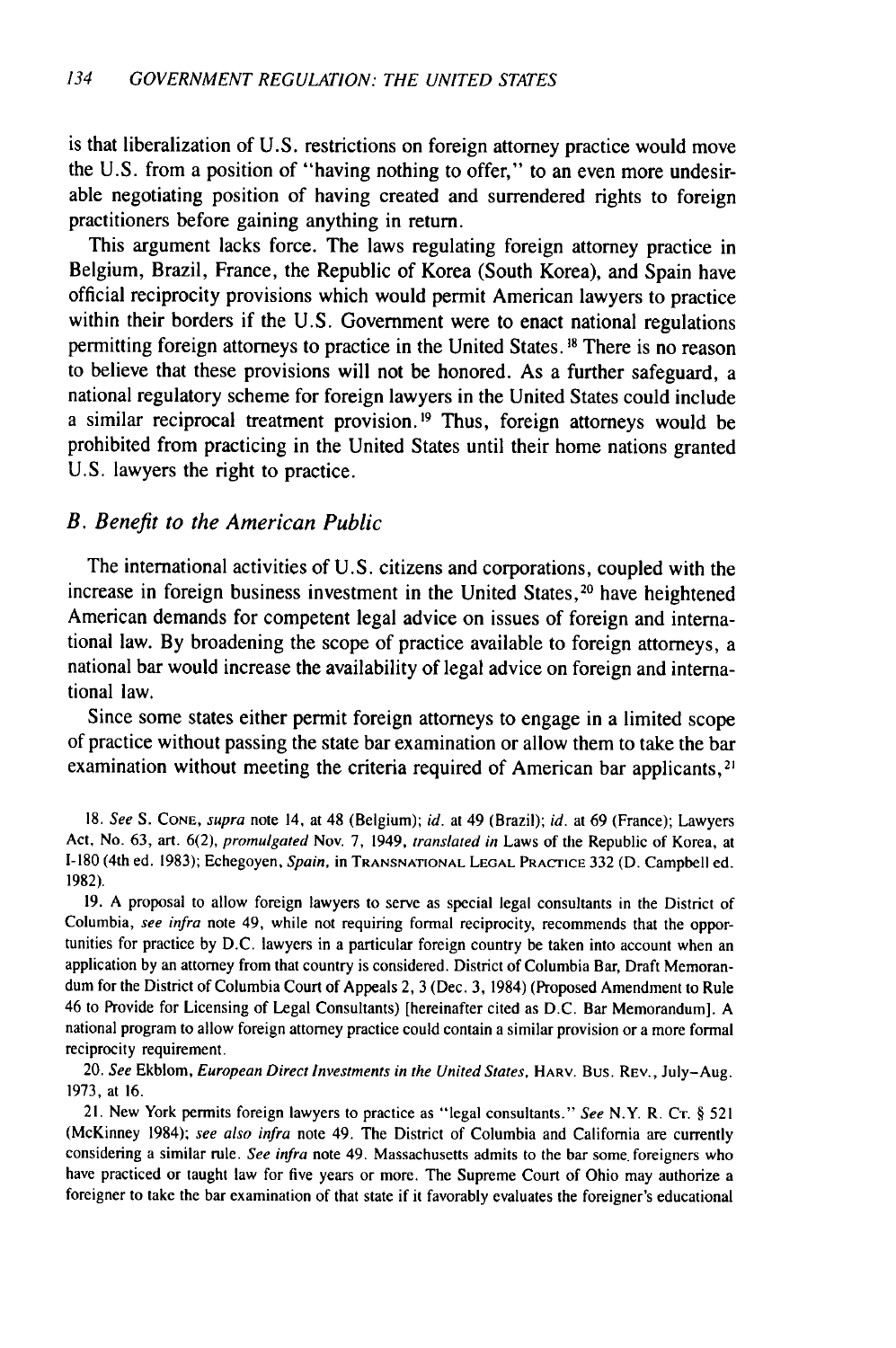it might be argued that state regulation of lawyers does not, per se, limit the availability of advice by foreign attorneys. The fact is, however, that foreign attorneys lacking a degree from a law school accredited by the ABA are not permitted to sit for most state bar examinations.<sup>22</sup> Those states, such as New York, which afford foreign attorneys a limited right to practice without sitting for the bar examination, may receive more foreign applicants than necessary to meet the needs of the public.<sup>23</sup> Meanwhile, citizens of states in which foreign attorneys must meet all of the practice requirements of domestic attorneys enjoy only limited access to lawyers trained in foreign and international law. Administration of a nationwide licensing scheme through a federal bar would circumvent the restrictive effect that state regulation has on the movement of legal services across state boundaries and thus make the availability of such services more responsive to market forces.<sup>24</sup>

The benefits of increased availability of foreign legal expertise are not limited to individuals seeking foreign or international legal advice. All Americans will gain from the reduction of international barriers to trade in legal services that is likely to follow liberalization of state regulation of foreign practitioners in the United States. Legal services are essential to the functioning of other major services such as banking and investment. **25** Thus, the freer flow of legal services may facilitate greater U.S. trade surpluses from other service sales,<sup>26</sup> better

qualifications. The District of Columbia and Pennsylvania allow foreign lawyers to take the bar examination after they attend an American law school for one year. Texas and New Jersey also have procedures that allow foreign lawyers to take the bar examination. See S. **CONE,** supra note 14, at 3.

22. See Boshkoff, supra note **1,** at 807; Turack, Access to the State Bar Examination for Foreign Trained Graduates: The Ohio Experience, 8 OHIO N.U.L. REV. 265, 266 (1981); Comment, Migrant Attorney, supra note **1,** at 325. Among the states that require a candidate for admission to the bar to have graduated from an ABA accredited law school are Alabama, Alaska, Arizona, Colorado, Connecticut, Florida, Georgia, Hawaii, Idaho, Illinois, Indiana, Iowa, Kansas, Kentucky, Louisiana, Maine, Maryland, Massachusetts, Michigan, Minnesota, Mississippi, Missouri, Montana, New Mexico, Nebraska, Nevada, New Hampshire, North Carolina, North Dakota, South Dakota, Tennessee, Utah, Vermont, Virginia, and Wisconsin. See Digests of Laws of the States, the District of Columbia, Puerto Rico, and the Virgin Islands, in 7 **MARTINDALE-HUBBELL** LAW DIRECTORY **3-11** (1985) [hereinafter cited as State Law Digests].

23. **Cf.** Joint Conference on Bar Admissions of Foreign Law School Graduates 5 (Dec. II, 1976) (address by Douglass G. Boshkoff) ("jurisdictions with liberal admission rules ... are receiving more than their fair share of applications [from foreigners].") (available in University of Michigan Law School Library) [hereinafter cited as Conference on Foreign Graduates].

24. Cf. Comisky & Patterson, supra note 5, at 957-58 (arguing that national regulation of domestic lawyers would remove the restraints on competition created by the imposition of various state requirements on out-of-state attorneys).

25. See Campbell & Coe, Introduction, in **TRANSNATIONAL LEGAL** PRACTICE 2 (D. Campbell ed. 1982); Note, Foreign Countries, supra note **1,** at 1812 n.250.

26. Since U.S. business executives prefer working with U.S. lawyers, see Slomanson, Foreign Legal Consultant: Multistate Model for Business and the Bar, 39 ALB. L. REV. 199, 205 (1974), increasing the availability of American legal services abroad may increase sales of other American services abroad. See also Note, Foreign Countries, supra note **1,** at 1768-69.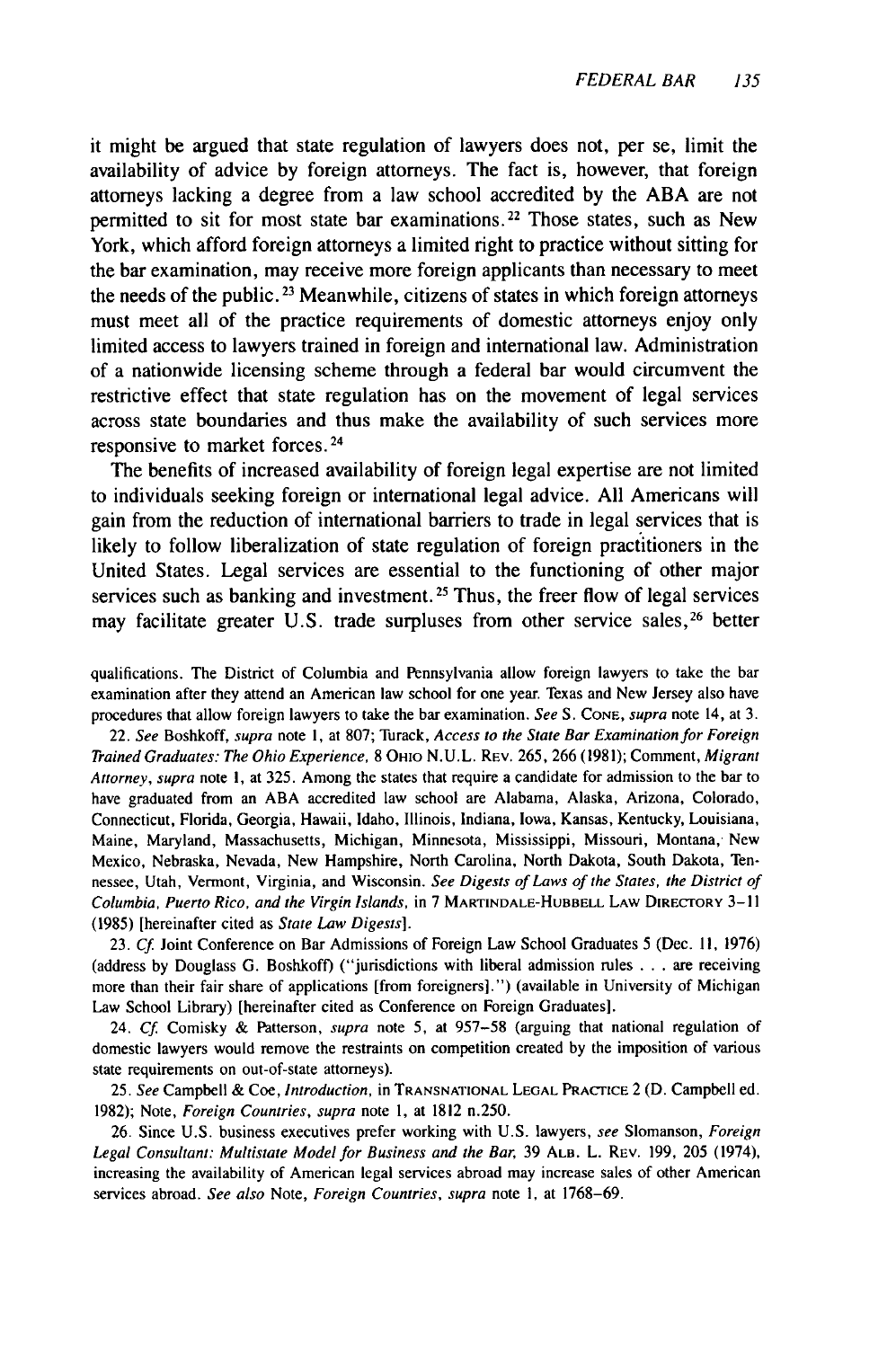enabling the U.S. to balance its merchandise trade deficit.<sup>27</sup> National regulation of the legal profession should be supported on the ground that it will encourage liberalization of the rules governing practice by U.S. attorneys abroad and, consequently, increase international sales of other American services.

#### II. **STATE CONCERNS** WITH **A** FEDERAL BAR

State and local bar associations may resist a federal bar for foreign attorneys out of fear that it will have an adverse impact on domestic practice. Opponents of national regulation of domestic lawyers believe that a federal bar will expose the public to incompetent legal practitioners. 28 Similar objections would likely be raised against a federal bar for foreign attorneys. State and local bar associations also fear that, under a domestic federal bar, out-of-state attorneys will infringe on their economic interests. 29 Again, it is likely that state and local bars would raise similar objections to a national bar for foreign attorneys.

#### *A. Maintenance of Legal and Ethical Standards*

Potential state concerns regarding the competence of foreign lawyers in the law of their home jurisdictions, as well as the law of the United States, are legitimate. First, there is no simple, effective means to evaluate the quality of an attorney's legal education. Most state bar associations do not even attempt to evaluate the legal education of bar applicants trained in the United States. They simply require attendance at, or graduation from, an ABA approved law school.<sup>30</sup> Extensive on-site inspections spanning several years are required for ABA accreditation. 3' Even if the ABA were willing to undertake this task at foreign law schools, it is likely that many nations would view such activity as an infringement on their sovereignty. 32 As an alternative, the administrators of a federal bar could compile a list of distinguished foreign law schools. Requiring foreign

27. *See* Kristof, *New Era in Service Exports?,* N.Y. Times, Oct. 24, 1984, at **DI;** *Service* Transactions Keep Balance of Trade in Surplus Despite the Large Deficit on Goods, Wall St. J., Feb. 10, 1982, at 48. In 1974, for example, the banking industry had an estimated \$7.6 billion trade surplus. See R. Shelp, BEYOND **INDUSTRIALIZATION** 18 table 2.2, 19 table 2.3 (1981).

28. See Young, supra note 6, at 112. Young argues: "The public certainly has the right to expect that members of the legal profession **...** in this state measure up to definite norms of competence and moral fitness. Passage of authority over bar regulation to a national entity . . . is guaranteed to diminish public accountability." Id. Young, a member of the Florida Bar and the North Dade Bar Association, discusses accountability in the context of legal competency and moral fitness. *Id.*

29. See id. at 110.

30. See supra note 22.

31. See Note, ABA Approval of Law Schools: Standards, Procedures, and the Future of Legal Education, 72 MICH. L. REV. 1134, 1138-41 (1974); Conference on Foreign Graduates, supra note 23, at 11-12 (address by James P. White).

32. See Conference on Foreign Graduates, supra note 23, at 24 (address by Daniel A. Soberman).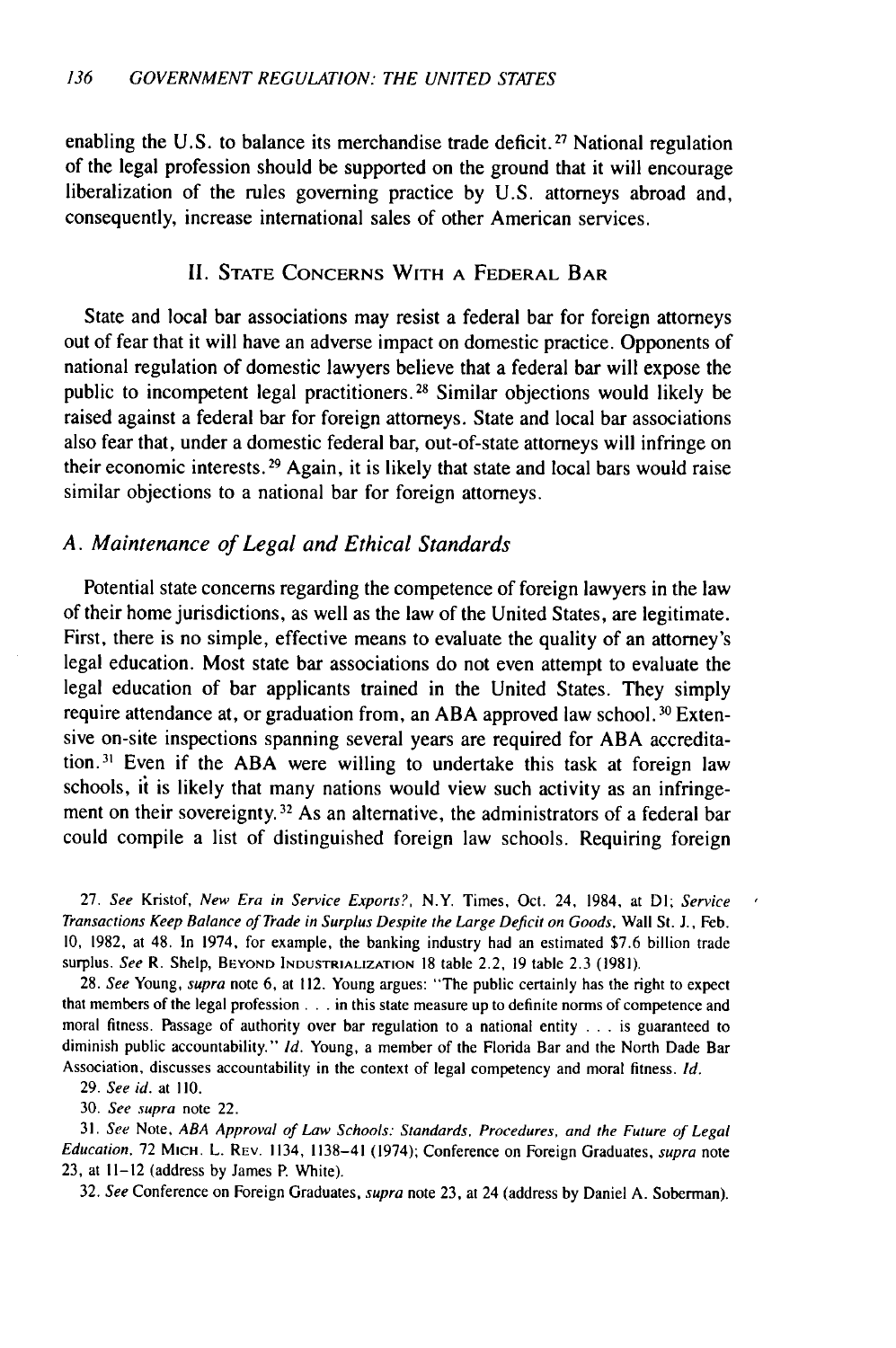applicants to the federal bar to be graduates of listed law schools would provide some assurance to the states that foreign lawyers practicing within their jurisdiction possess a minimum level of competence in their home law.

Although important, a quality legal education does not ensure that a foreign lawyer has a working knowledge of his or her home law. The requirements for practice in other countries vary from sitting for an examination to completing a short apprenticeship<sup>33</sup> and are of little help in formulating a uniform standard for evaluating a foreign lawyer's current legal knowledge. To get around this problem, a federal bar could require foreign applicants to have a minimum number of years' experience immediately prior to practice in the United States. **34**

Once the examiners for the proposed federal bar determine that a foreign lawyer's knowledge of the law of his or her home country is adequate, they will still face the problem of determining whether the foreign lawyer's knowledge of **U.S.** law is adequate. Assuming that foreign attorneys would be prohibited from practicing state law, the proposed federal bar could require that they take and pass a national bar examination covering general legal principles and methods of the federal system.<sup>35</sup> Such an examination, however, would not alleviate state concerns entirely. Even if a foreign attorney is competent in federal law matters,

33. See generally **TRANSNATIONAL LEGAL** PRACTICE (D. Campbell ed. 1982).

34. The minimum experience requirement has been criticized as too restrictive since it would prohibit mobile foreign lawyers from obtaining federal licenses. In addition, law professors and lawyers in executive capacities may be excluded because they are not practicing within the meaning of such a proposed rule. See Note, Foreign Countries, supra note **1,** at 1797. Nevertheless, New York follows the minimum experience rule by requiring foreign applicants who wish to become legal consultants to practice law in their home jurisdictions for five of the seven years preceding application. N.Y. R. **CT.** § 521.1(a) (McKinney 1984).

35. This examination would cover areas such as federal constitutional law, federal statutes and administrative regulations, and federal rules of civil procedure. Cf. Comisky & Patterson, supra note 5, at 958; Final Report of the Committee to Consider Standards for Admission to Practice in the Federal Courts to the Judicial Conference of the United States, 83 E R.D. 215, 224 (1979) [hereinafter cited as Final Report on Federal Admissions Standards]. The idea that a bar examination can measure or ensure competence is by no means universally accepted. See id. at 225. Care should be taken that such an examination is "keyed to the level of skill necessary to perform within the lawyer's permitted scope of activity." Note, Foreign Countries, supra note **1,** at 1800 n. 180. This may require writing a special examination for the foreign attorney that is somewhat easier than the examination contemplated under the proposed federal bar for domestic attorneys. A number of states already have special examinations for experienced domestic attorneys licensed to practice in another state. These special "attorneys' examinations" are presently offered by Alaska, California, Idaho, Maine, Maryland, New Mexico, and Oregon. See BAR/BRI **DIGEST,** supra note 16, at 8, II, 18, 22, 23, 30, 34; Granelli, How States Admit Lawyers, Nat'l L.J., Feb. 17, 1983, at 24.

One commentator has argued that requiring foreign attorneys to take a bar examination in the United States will diminish the efficacy of reciprocity agreements because U.S. attorneys wishing to practice abroad may also be subjected to a bar examination. See Note, Foreign Countries, supra note I, at 1800. This could prove to be "an insurmountable obstacle to an American lawyer wishing to practice in a foreign jurisdiction." *Id.* The interest in ensuring a minimum level of competence for foreign attorneys wishing to practice in the United States, however, may outweigh this cost.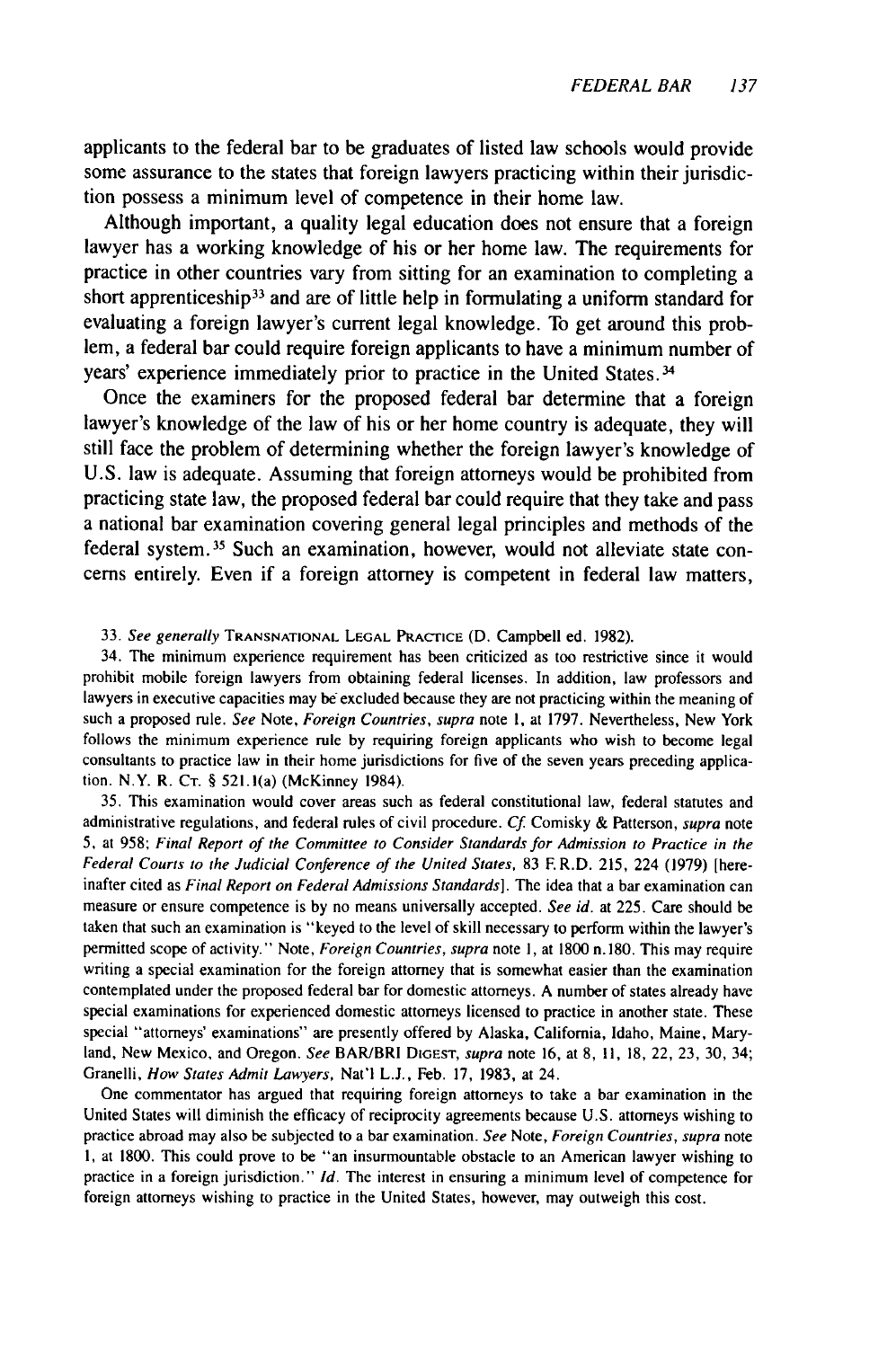there is no guarantee that he or she will understand or even recognize state law problems. Furthermore, there are inherent difficulties in classifying matters as based on either state or federal law. **36**

This problem would be mitigated significantly if the scope of foreign attorney practice were limited to matters of foreign and international law. Still, issues of foreign and international law will undoubtedly have domestic legal consequences. In order to ensure that domestic legal issues are not overlooked by foreign attorneys, the federal bar should require that foreign lawyers associate with or consult domestic attorneys licensed by a state bar association.<sup>37</sup> The public will then be assured that it is receiving competent advice on the domestic consequences of the issues for which it might consult a foreign attorney.

This solution is supported by another consideration. Differences between the U.S. legal system and other nations' legal systems may render otherwise accurate indicators of foreign attorneys' competence in the law of their home jurisdictions irrelevant as regards their ability to practice in the United States. 38 Even between culturally similar countries, differences in common law and civil law systems may result in different legal practices. For example, the U.S. approach to contract law emphasizes planning for every contingency. In contrast, Western European lawyers tend to assume a less precise, more general drafting approach. <sup>39</sup> Similarly, different levels of economic development often result in different, and sometimes incompatible, methods of legal practice. 40 By limiting the scope of foreign attorney practice to issues of foreign and international law, the proposed federal bar would turn the foreign lawyer's cultural bias toward the law and legal practice into an asset. Knowledge of the culture and legal system of foreign countries is the very commodity sought by U.S. clients who retain foreign lawyers. 41

In addition to maintaining minimum levels of legal competence, state bar associations monitor the ethical conduct of attorneys practicing within their jurisdictions. Although national regulation of foreign lawyers may ensure the legal competence of foreign lawyers, state bar associations may fear that it will fail to ensure ethical behavior. This fear may be justified. Different cultural values and norms of conduct often lead to different ethical standards for lawyers.<sup>42</sup> States fear that a situation will arise in which a foreign lawyer's home standards of

36. Comisky & Patterson, supra note 5, at 962.

37. *Cf.* Comisky & Patterson, supra note 5, at 961 (proposed national bar for domestic attorneys would limit out-of-state attorneys' federal licenses to practice before state courts to situations in which they are associated with local attorneys).

- 38. See Note, Foreign Countries, supra note 1, at 1796.
- 39. *See* Warren, Monahan & Duhot, *supra* note 8, at 182.
- 40. See generally **J.** GARDNER, **LEGAL IMPERIALISM (1980).**
- 41. Note, *Foreign* Countries, supra note **I,** at 1796-97.
- 42. See id. at 1802.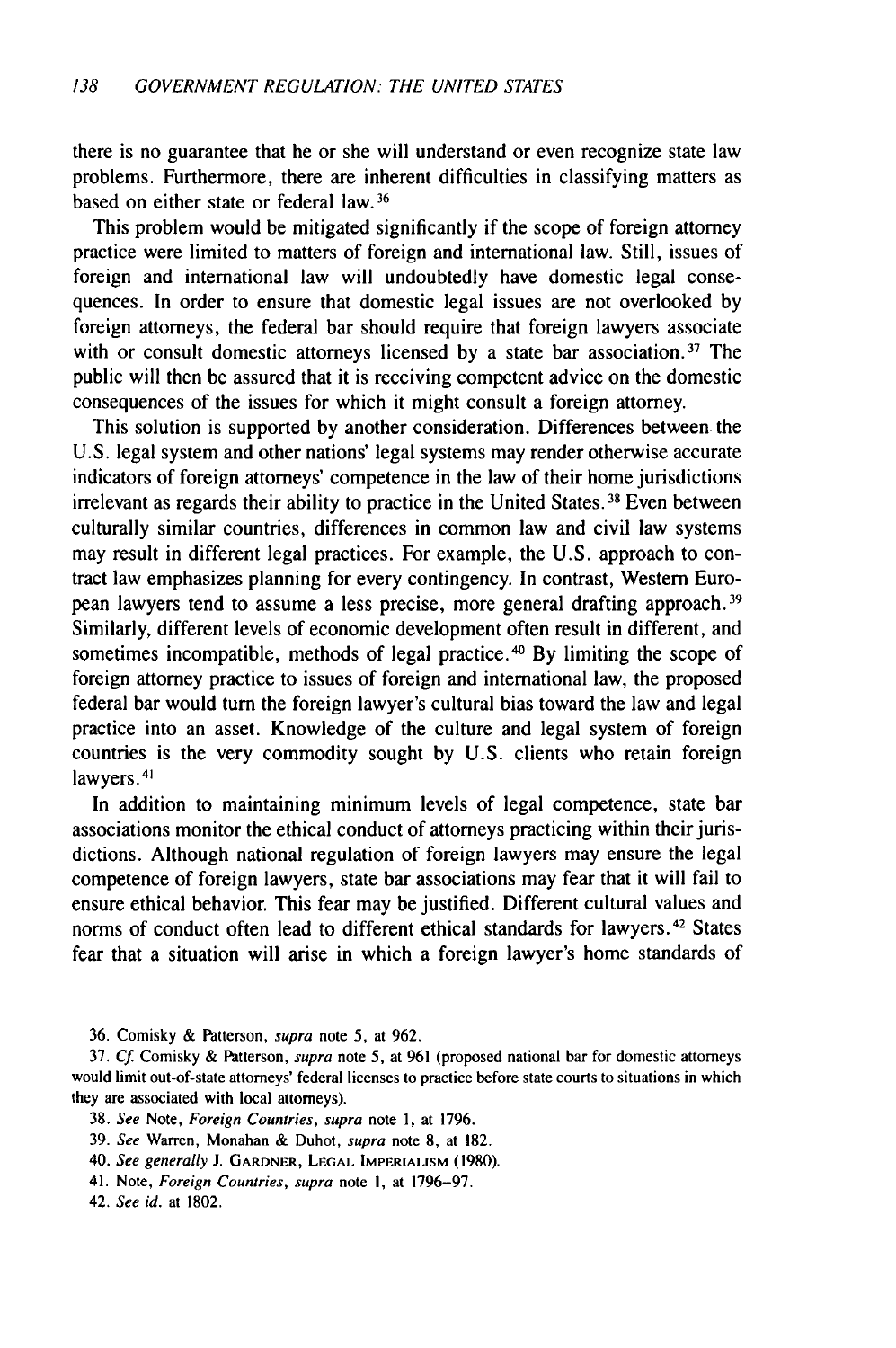behavior will conflict with accepted U.S. definitions of ethical conduct.<sup>43</sup> Even if a foreign attorney's home country has ethical standards which resemble those of U.S. bar associations, states have no way to ensure that a lawyer's home bar association will take action when violations of the home standards occur.<sup>44</sup>

Each state presently has its own code of professional responsibility. Although these codes do not vary significantly from state to state, 45 each state administers its own examination, 46 and many states will not accept the result of a test administered in another state.<sup>47</sup> This lack of intra-state reciprocity restricts the mobility of domestic and foreign attorneys. A federal bar could provide alternatives to individual state testing which would ensure ethical standards yet avoid the restrictions on mobility that arise as a result of state regulation. On application, federal bar administrators could require that a foreign attorney present a letter of certification and good standing from his or her home nation. 48 New York, a state that permits a limited practice by foreign lawyers, follows this approach. 49 Appli-

43. *See* Lund, Problems and Developments *in Foreign Practice,* 59 A.B.A. J. 1154, 1155 (1973). 44. See Note, Foreign Countries, supra note **1,** at 1802.

45. The ABA adopted the Model Code of Professional Responsiblity in 1969. Within three years, it had been adopted in 40 states. AM. BAR FOUND., ANNOTATED CODE OF PROFESSIONAL RESPONSI-BILITY, at ix n.2.

46. Twenty states include questions on legal ethics in the essay portion of their bar examinations. See BAR/BRI DIGEST, supra note 16, at 10–43. Twenty-five states and the District of Columbia require applicants to pass the Multi-State Professional Responsibility Examination. See id. at 8-43. Hawaii writes its own multiple choice examination which it administers as part of the general bar examination, see id. at 18, and Delaware gives a separate legal ethics examination. See id. at 14. Questions on legal ethics for the federal bar for foreign attorneys would be administered either as part of a federal examination or on a separate federal legal ethics examination. States would not be permitted to require foreign attorneys to take local ethics examinations. Domestic attorneys, however, might still be required to take an examination on ethical rules peculiar to the state. See Comisky  $\&$ Patterson, *supra* note 5, at 959 nn.66-67.

47. The states that refuse to accept test scores from other jurisdictions are Alabama, Arizona, Florida, Georgia, Hawaii, Louisiana, Nevada, New Hampshire, New Jersey, South Carolina, and Washington. See BAR/BRI DIGEST, *supra* note 16, at 8-42.

48. This approach has been criticized as adding an extra administrative step to the certification procedure. See Note, Foreign Countries, *supra* note **1,** at 1799.

49. Foreign lawyers in New York may be licensed as "legal consultants." See N.Y. R. **CT.** § 521.1(a) (McKinney 1984). Under the N.Y. rule, "legal consultants" can provide legal services, but they cannot **(1)** appear in any court except to represent themselves; (2) prepare any instrument affecting title to U.S. real estate or relating to the administration of a decedent's estate in the U.S.; (3) prepare any instrument relating to marital rights or duties or child custody for U.S. residents; (4) render professional legal advice on the law of New York or the United States unless it is based on the opinion of a person licensed to practice law in New York; (4) hold themselves out as a member of the New York Bar; or **(5)** use any title other than "legal consultant" or the authorized title of their foreign country. Id. at § 521.3. An informative evaluation of the New York program is found in Slomanson, supra note 26, at 210.

In 1977 and again in 1984, the Board of Governors of the District of Columbia Bar proposed an amendment to Rule 46 of the Rules of the District of Columbia Court of Appeals that would allow the licensing of persons admitted to practice in foreign countries to practice as special legal consultants.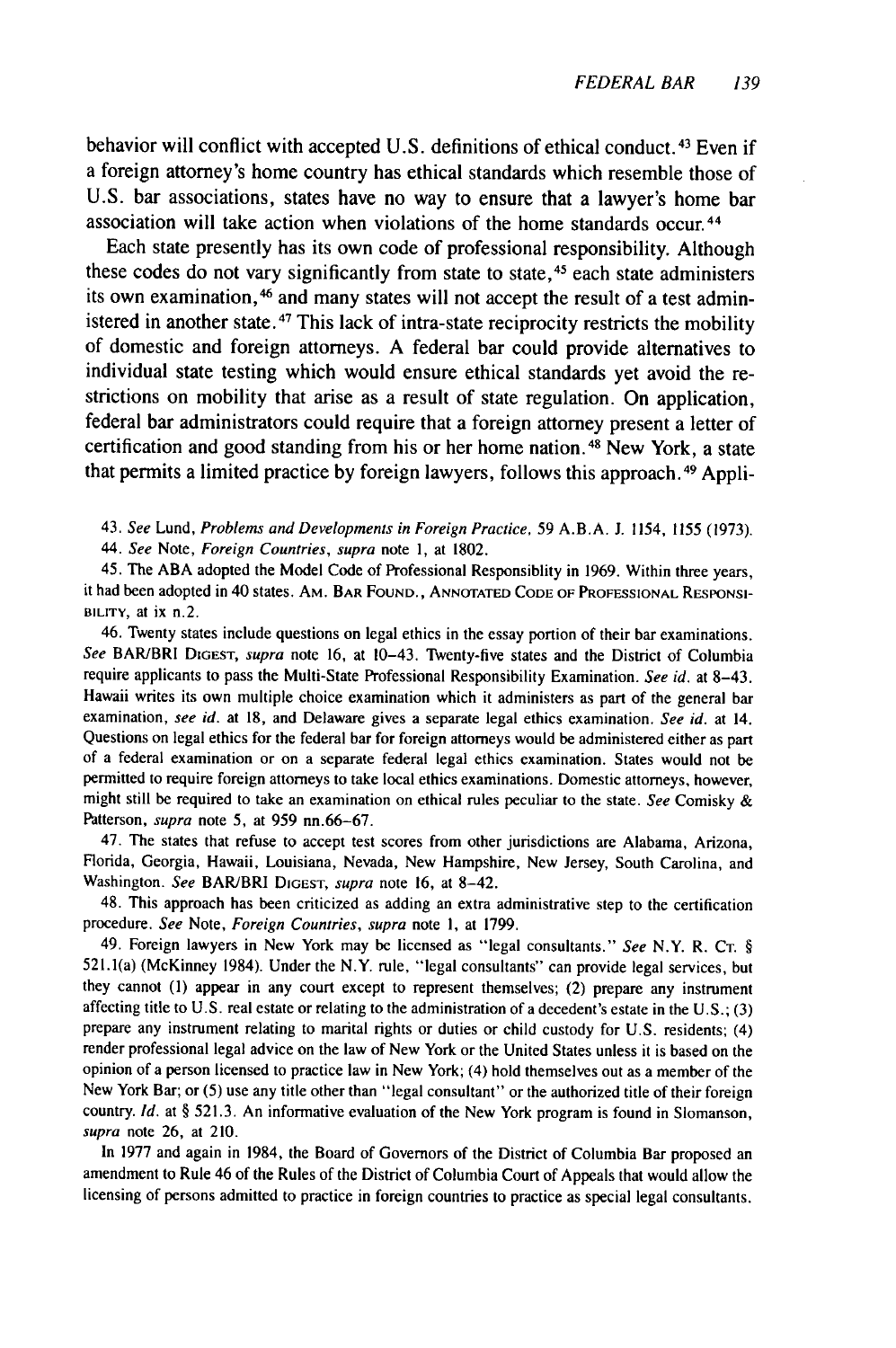cants are required to file a letter of recommendation from a member of the executive body of the foreign institution having final disciplinary authority over legal practitioners, or from a judge of the highest law court or court of original jurisdiction of such foreign country.<sup>50</sup>

In addition to requiring applicants to submit letters of good standing, federal bar administrators could enforce a federal code of professional responsibility.<sup>51</sup> In the event of a conflict with the home country's code, the foreign lawyer could be required to follow the federal code, and federal bar administrators could be empowered to take disciplinary action when a violation is found to have taken place. This system would be consistent with guidelines proposed **by** an International Bar Association study group. These guidelines state:

A foreign lawyer who has established an office abroad should be required to abide **by** the code of professional ethics of the local bar association or law society and the provisions of this code should prevail in instances in which they may be in conflict with the code of ethics of  $\ldots$  [the foreign attorney's] national bar association or law society... $^{52}$ 

#### *B. Economic Protectionism*

Although a federal bar created according to the guidelines suggested in this note might adequately address state interests in ensuring minimum levels of legal competence and ethical conduct among practicing attorneys, some state bar members may argue that foreign attorneys will infringe on the economic interests of local practitioners. A similar fear has been expressed with regard to the competition **by** out-of-state attorneys likely to arise as a result of a federal bar for domestic attorneys. **3** This section argues that the economic well-being of local practitioners would not be significantly threatened and, indeed, may even be enhanced **by** a federal bar for foreign attorneys. Moreover, it suggests that local

50. N.Y. R. CT. § 521.2(a)(2) (McKinney 1984).

D.C. Bar Memorandum, supra note 19, at I. The proposed amendment is based on New York's foreign legal consultant provision. *Id.* at 4. The 1984 proposal is still pending before the Court of Appeals, and the Assistant Executive Director of the D.C. Bar believes that it will be approved. Telephone conversation with David Dorsey, Ass't Executive Director, D.C. Bar (July **8,** 1985) (notes on file, Michigan Yearbook of International Legal Studies).

A proposal recently endorsed **by** the Board of Governors of the California State Bar would allow foreign lawyers to give advice on their home countries' laws. They would be restricted to businessrelated work such as giving advice on joint ventures and drafting contracts. To take effect, the proposal must be approved **by** the California Supreme Court. Pelline, State's Push-Lawyers to Japan, San Francisco Chronicle, Sept. 3, 1985, at 21, 21, 33.

**<sup>51.</sup>** This proposed code of ethics might resemble the ABA's Model Code of Professional Responsibility.

<sup>52.</sup> Lund, supra note 43, at 1155 (discussing recommendations made **by** the Estoril conference of the IBA, spring 1972).

<sup>53.</sup> *See* Young, *supra* note 6, at 110.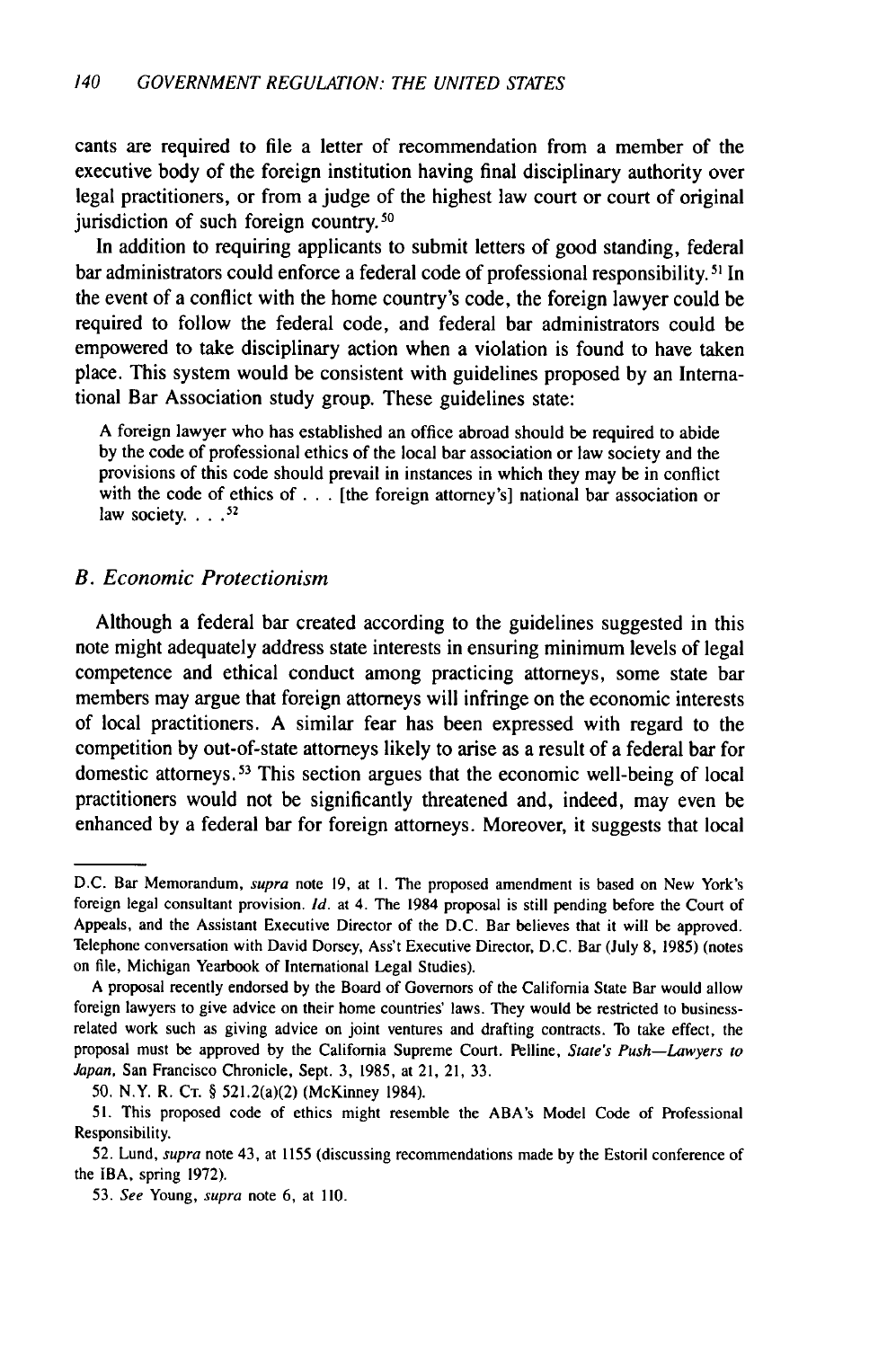bar associations have an ethical obligation to increase public access to legal skills that are in demand.

Local bar associations may want to monopolize the opportunities presented by foreign and international legal practice in the United States.<sup>54</sup> They may argue that a national bar regulating the quality of foreign lawyers admitted to practice in the United States would not protect the economic interests of local practitioners. They may fear that a federal bar would result in increased competition for small, local law firms.<sup>55</sup> By limiting the practice of foreign attorneys to issues of foreign and international law, however, a federal bar would keep foreign attorneys from competing for any significant portion of the local practitioner's business.

Under the federal bar proposed in this note, questions of state and federal law unrelated to foreign and international law would be reserved for domestic attorneys. Foreign lawyers would be able to advise clients only on issues involving questions of foreign or international law. Furthermore, they would be required to consult with or refer clients to local practitioners for advice on the state and federal law ramifications of foreign or international law questions. Thus, local practitioners would not lose any business involving issues of state or federal law, even if a potential client consults a foreign attorney. Although there is no empirical data on the extent to which domestic lawyers engage in foreign or international practice, only those who are members of large law firms are generally able to afford the high cost of setting up a competitive international practice.<sup>56</sup> Only three percent of U.S. law firms have 20 or more persons, and they account for only 13 percent of the practitioners in the U.S. Moreover, only 11 percent of the U.S. law firms engaging in private practice employ more than 25 lawyers.<sup>57</sup> Thus, the U.S. lawyers with whom foreign lawyers would be competing are limited in number. Foreign lawyers do not not pose a serious threat to the American lawyers' monopoly over legal practice in the United States.

Undoubtedly, the market will also protect the economic interests of local legal practitioners. Few foreign law firms will be able to afford the high cost of establishing a practice in the United States. Foreign attorneys will probably find that their clients are limited to corporations engaging in international trade. Hiring decisions made by local attorneys in local law firms may also limit foreign

54. See Note, Foreign Countries, supra note **1,** at 1288-89.

55. Cf. Young, supra note 6, at 111-12 (arguing that the abolition of state admission requirements will increase the power of the large national firms likely to successfully compete for clients with smaller local firms). But cf. Silas, Law Firms Branch Out, A.B.A. J., June 1985, at 44, 48 (arguing that competition generally pits big firm branch offices against big local firms).

56. Cf Note, Foreign Countries, supra note **1,** at 1809.

57. See THE LAWYER'S **ALMANAC:** 1982-1983, at 68-69 (S. Glasser & L. Glasser pubs. 1982) (presenting statistics from a speech by Barbara A. Curran to American Bar Association Annual Convention, Aug. 8, 1981).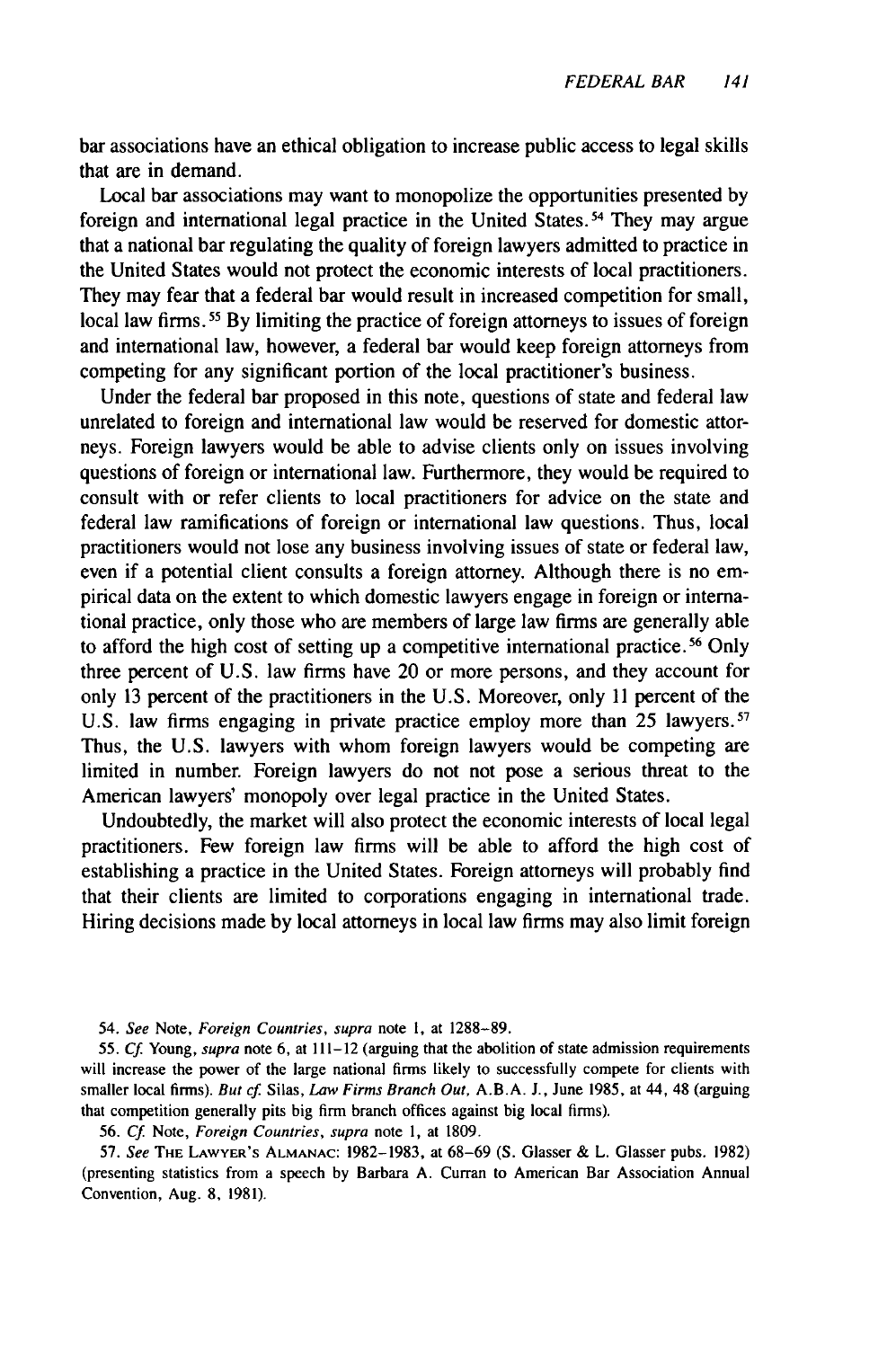attorney practice. 5s Most law firms do not practice foreign or international law; <sup>59</sup> therefore, they are not likely to hire foreign attorneys.

Far from infringing on local practitioners' work, a federal bar that admits foreign lawyers may generate new international business for local lawyers. Such a phenomenon has been observed in other countries:

[E]xperience has shown in England that when foreign lawyers are organized to give an efficient business service to their clients, they present not a threat to the profession but the best form of competition, and, in fact, they introduce new international business. . . **.60**

In addition, the requirement that foreign attorneys associate with or consult local attorneys on issues with domestic law ramifications may generate additional business for local lawyers.

Finally, even if the economic interests of local lawyers do suffer somewhat from the increased availability of foreign attorneys, the public interest in obtaining competent, affordable legal advice must be given considerable weight. The demand for legal advice on issues of foreign and international law is increasing. 61 Restrictions on practice by foreign lawyers could lead to a shortage of competent legal advice, and an increase in the price of those services that are available.<sup>62</sup> Ethical considerations suggest that local bar associations and attorneys should not oppose the proposed federal bar to the extent that it encourages the availability of legal services. The ABA's Model Code of Professional Responsibility provides in part:

In furtherance of the public interest, the legal profession should discourage regulation that unreasonably imposes territorial limitations upon the right of a lawyer to handle the legal affairs of his client or upon the opportunity of a client to obtain the services of a lawyer of his choice in all matters including the presentation of a contested matter in a tribunal before which the lawyer is not permanently admitted to practice. <sup>63</sup>

Another ABA ethical consideration states:

Clients and lawyers should not be penalized by undue geographical restraints upon representation in legal matters, and the bar should address itself to improvements in licensing, reciprocity and admission procedures consistent with the needs of modern commerce.<sup>64</sup>

58. Cf. Note, Foreign Countries, supra note 1, at 1809 (arguing that these factors prevent U.S. lawyers practicing abroad from posing a threat to the local legal professions).

59. See supra text accompanying notes 55-57.

60. Lund, supra note 43, at 1157.

61. See Comment, Migrant Attorney, supra note **1,** at 322; Note, Foreign Attorneys, supra note **1,** at 209.

62. Cf Note, Foreign Countries, supra note **I,** at 1807 ("In a restricted market, legal services are harder to obtain, the cost of services goes up, and business opportunities may be lost.").

**63.** MODEL **CODE** OF **PROFESSIONAL** RESPONSIBILITY EC 3-9 (1980).

64. MODEL **CODE** OF PROFESSIONAL RESPONSIBILITY **EC** 8-3 (1980).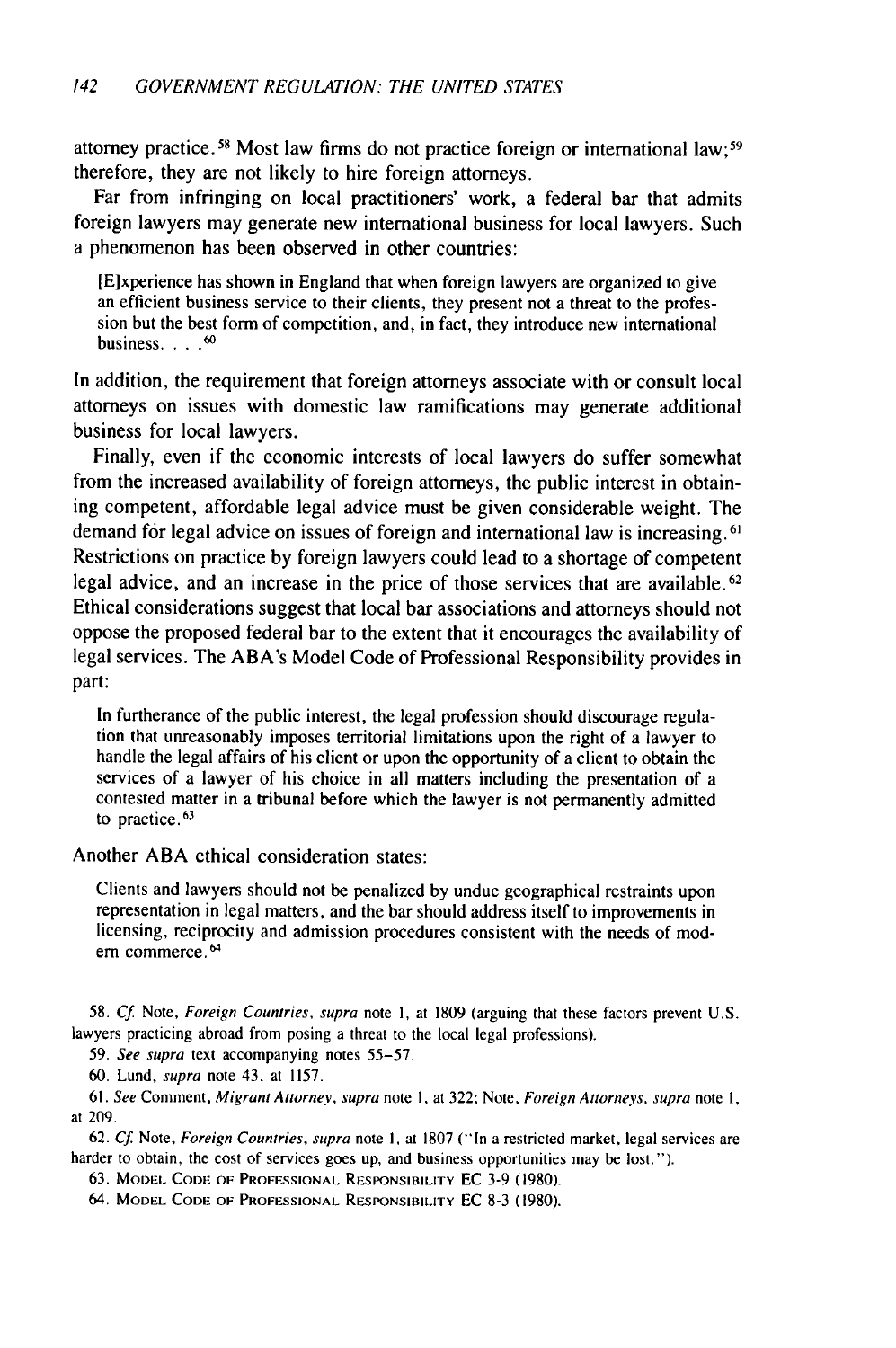The public interest in obtaining competent, affordable legal advice should outweigh local concerns of economic protectionism.

#### III. **CONCLUSION**

Some commentators advocate a compromise approach between state and federal regulatory powers. This approach envisions uniform national standards administered by the states.<sup>65</sup> States would presumably maintain their traditional role of oversight while the nation moves toward uniform regulation of foreign attorney practice. 66 State oversight would continue in the sense that local bar associations would enforce standards. Such oversight would not continue in the sense that local bar associations would no longer establish standards.

Although this compromise plan might quiet state objections to a federal bar for foreign attorneys, 67 it is unlikely to achieve the desired uniformity. There would probably be as many distinct interpretations of the federal standard as there are jurisdictions applying it. **61** The use by state bar associations of a uniform national test known as the Multi-State Bar Examination supports this prediction that a national standard applied by the states would not necessarily enhance the mobility of foreign attorneys. Each of forty-six states now administer the Multi-State Bar Examination as part of their bar examination. 69 But **II** jurisdictions refuse to accept a Multi-State test score transferred from an examination administered in another state.<sup>70</sup> Six other jurisdictions have no guidelines concerning the transfer of test scores. **71** Twenty-four of the 25 jurisdictions that accept transfer test scores do so subject to various time limitations.<sup>72</sup> Attorneys desiring to practice in other states are often required, therefore, to retake the examination. Thus, this national

65. Cf. Simonelli, supra note 4, at 20; Note, Foreign Countries, supra note 1, at 1819.

66. See Simonelli, supra note 4, at 20.

67. See Note, Foreign Countries, supra note **1,** at 1820.

68.  $Cf$ . id. (noting that uniform national requirements may fail to yield a true uniform national policy because "[sitates could still drag their feet in following the federal guidelines.").

69. Comisky & Patterson, supra note 5, at 951.

70. Eleven states require experienced, licensed, out-of-state attorneys to take the same comprehensive bar examinations as non-licensed attorneys before being granted permanent licenses to practice law. These states are Alabama, Arizona, Florida, Georgia, Hawaii, Louisiana, Nevada, New Hampshire, New Jersey, South Carolina, and Washington. See BAR/BRI **DIGEST,** supra note **16,** at 8-42.

71. Delaware, Georgia, Kansas, Kentucky, Minnesota, and New Mexico have no provisions for the transfer of test scores. See State Law Digests, supra note 22, at 4-7.

72. The following states accept Multistate scores from other jurisdictions: Alabama, Arizona, Arkansas, Connecticut, Idaho, Illinois, Maine, Maryland, Michigan, Minnesota, Mississippi, Missouri, Montana, New Jersey, New York, North Dakota, Rhode Island, South Carolina, South Dakota, Utah, Vermont, Virginia, West Virginia, Wisconsin, and Wyoming. All except Maine and South Dakota have time restrictions, and South Dakota requires that an applicant be admitted in a prior jurisdiction. See BAR/BRI **DIGEST,** supra note 16, at 44.